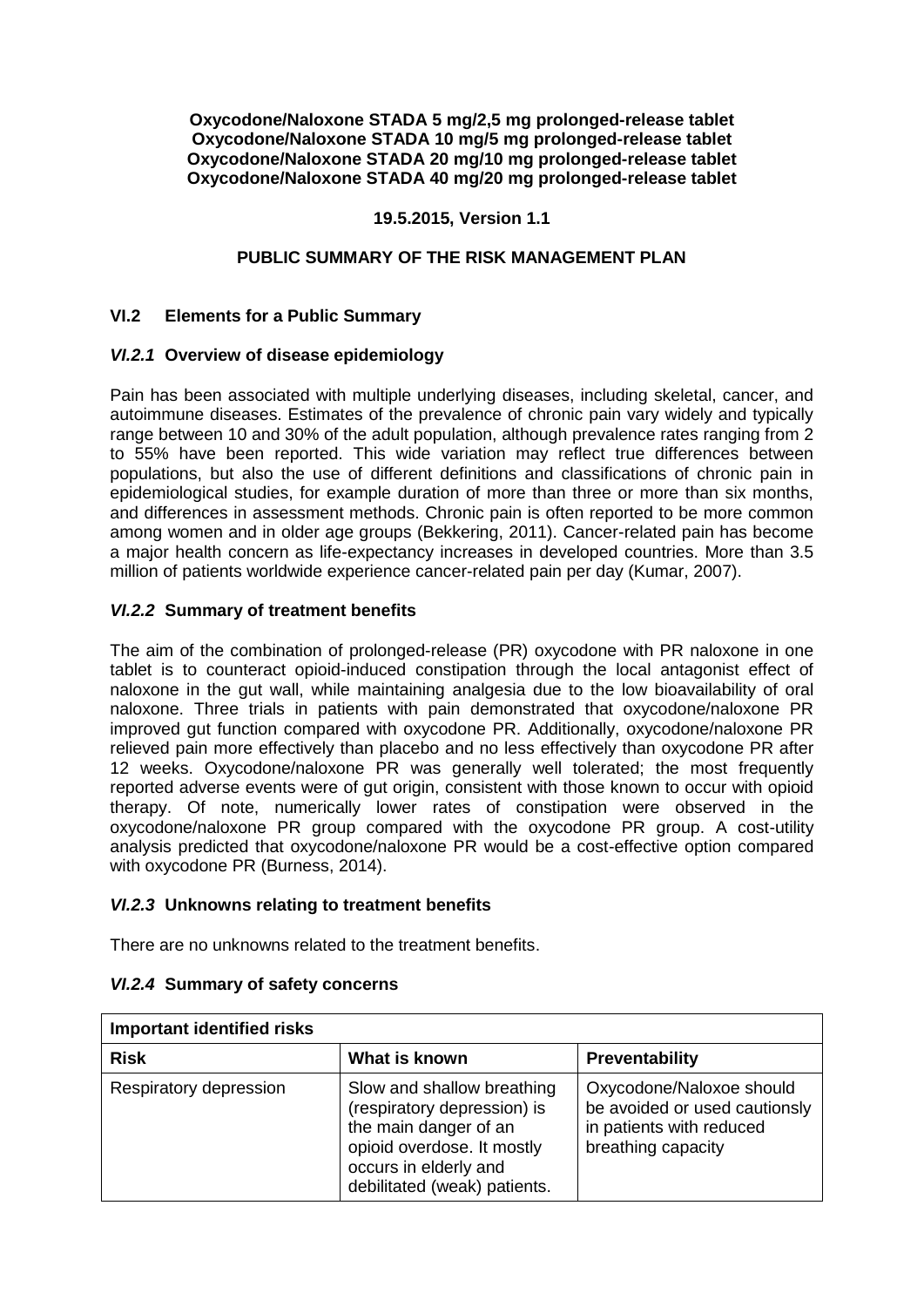| Drug dependence and<br>withdrawal | Abrupt withdrawal of opioids<br>from persons with a<br>dependency causes a<br>withdrawal syndrome.                                                                                                                                                                                                                                                                                       | Long-term use should be<br>avoided, because it can cause<br>the development of tolerance<br>and psychological<br>dependence which leads to<br>the use of higher doses in<br>order to achieve the desired<br>analgesic effect. If therapy<br>with oxycodone is no longer<br>required it may be advisable<br>to reduce the daily dose<br>gradually in order to avoid the<br>occurrence of a withdrawal<br>syndrome. |
|-----------------------------------|------------------------------------------------------------------------------------------------------------------------------------------------------------------------------------------------------------------------------------------------------------------------------------------------------------------------------------------------------------------------------------------|-------------------------------------------------------------------------------------------------------------------------------------------------------------------------------------------------------------------------------------------------------------------------------------------------------------------------------------------------------------------------------------------------------------------|
| Abuse, misuse and<br>diversion    | Abuse or misuse of the<br>product can lead to overdose<br>and even death. This risk is<br>increased when the tablet is<br>crushed, broken or chewed,<br>since this could lead to the<br>uncontrolled release and<br>rapid absorption of a<br>potentially fatal dose of<br>oxycodone. Furthermore,<br>chronic abusive use or<br>prolonged use of opioids can<br>lead to marked tolerance. | Oxycodone should be given<br>cautiously to patients with risk<br>factors for abuse/dependence<br>like a history of drug<br>dependence or alcoholism. To<br>avoid damage to the<br>prolonged-release properties<br>of the tablets the tablets must<br>not be chewed or crushed.                                                                                                                                    |
| Constipation                      | Constipation is a common,<br>predictable side effect of<br>treatment with opioid<br>painkillers. Most people who<br>take the drug will develop<br>some degree of constipation.<br>If left untreated, constipation<br>due to oxycodone can<br>become very painful or, in<br>some situations, could even<br>lead to a dangerous intestinal<br>blockage.                                    | Naloxone in this product is<br>used to counteract<br>constipation.                                                                                                                                                                                                                                                                                                                                                |
| Diarrhoea                         | The experience of diarrhoea<br>may be due to the effect of<br>naloxone at the start of<br>treatment. It can occur within<br>the first 3-5 days of treatment                                                                                                                                                                                                                              | If diarrhoea should persist<br>after 3-5 days, or give cause<br>for concern, a doctor should<br>be contacted.                                                                                                                                                                                                                                                                                                     |

| Important potential risks |                                                                                                                                                                                                                                                                                                           |  |
|---------------------------|-----------------------------------------------------------------------------------------------------------------------------------------------------------------------------------------------------------------------------------------------------------------------------------------------------------|--|
| <b>Risk</b>               | What is known (Including reason why it is considered a<br>potential risk)                                                                                                                                                                                                                                 |  |
| lleus/bowel obstruction   | Oxycodone decreases gastric mobility, prolonging gastric<br>emptying. This increases oesophageal reflux and delays the<br>passage of gastric contents through the duodenum.<br>Oxycodone is clearly contraindicated in patients suffering<br>from paralytic ileus (a type of bowel obstruction), since it |  |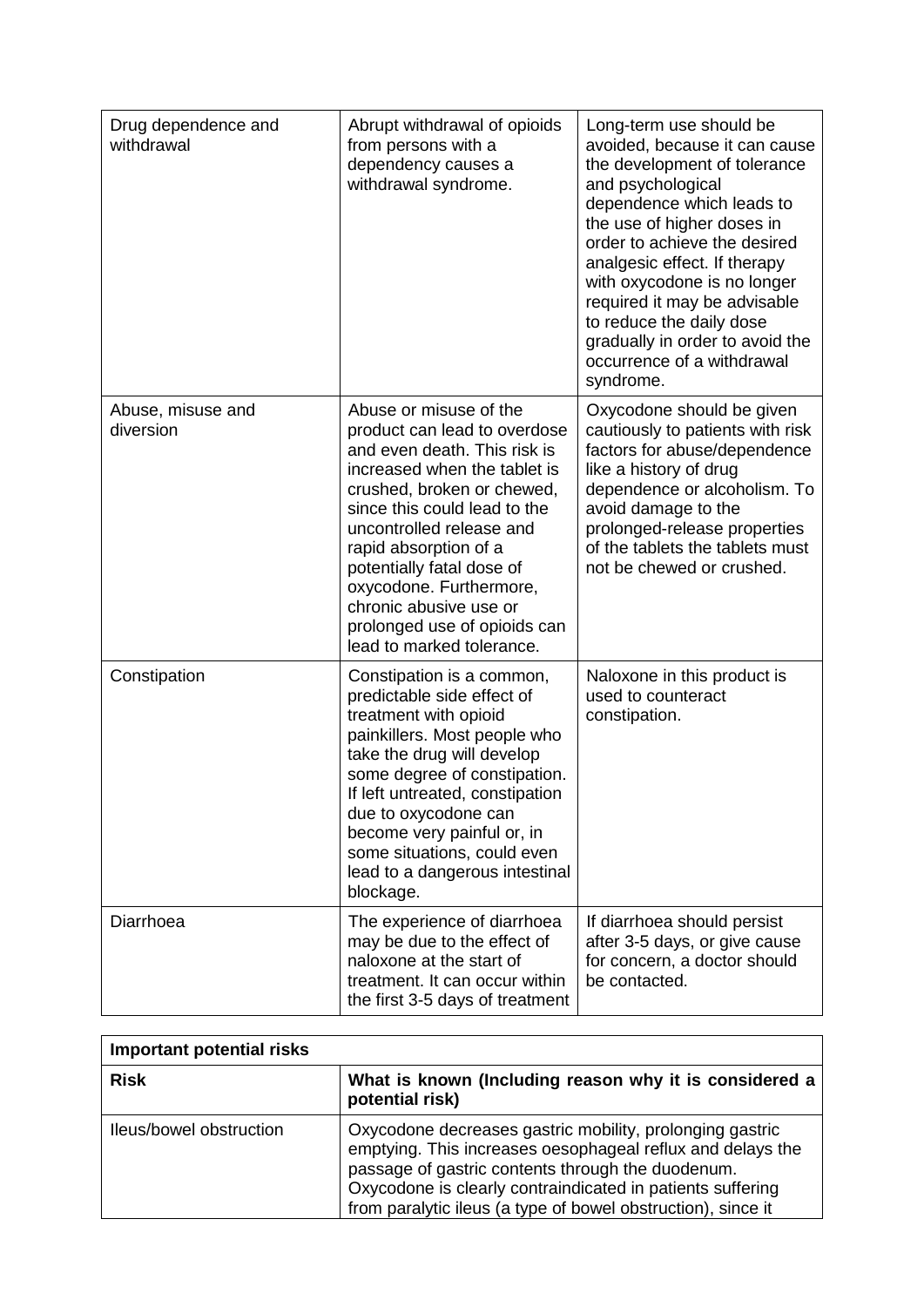|                                                                                               | may worsen the condition. The use of oxycodone is not<br>recommended if the occurrence of a paralytic ileus is<br>considered possible and if a paralytic ileus occurs treatment<br>should be discontinued immediately.                                                                                                                                                                              |
|-----------------------------------------------------------------------------------------------|-----------------------------------------------------------------------------------------------------------------------------------------------------------------------------------------------------------------------------------------------------------------------------------------------------------------------------------------------------------------------------------------------------|
| Atrial fibrillation and other<br>cardiac events                                               | Cardiac events such as palpitations, tachycardia and even<br>heart failure are associated with the use of oxycodone and<br>naloxone. These side effects have been observed in<br>primarily in patients with pre-existing cardiovascular disease.                                                                                                                                                    |
| Serotonin syndrome<br>induced by interaction<br>between oxycodone and<br>serotoninergic drugs | The serotonin syndrome is caused by increased serotonin in<br>the central nervous system. It is a potential symptom of any<br>number of life-threatening drug interactions which may<br>follow therapeutic drug use, combination, overdose or<br>recreational use of particular drugs, especially those<br>affecting serotonin in the central and/or peripheral nervous<br>system such as opioids.[ |
| Drug induced liver injury                                                                     | Oxycodone is metabolised in the liver. Blood concentration<br>of oxycodone and naloxone are elevated in patients with<br>liver function impairment.<br>Currently there is no known relationship for oxycodone<br>related serious events affecting the liver.                                                                                                                                        |

| <b>Missing information</b>                                             |                                                                                                                                                                                                                                                                                                                                                                                                                                                                                                                                        |  |
|------------------------------------------------------------------------|----------------------------------------------------------------------------------------------------------------------------------------------------------------------------------------------------------------------------------------------------------------------------------------------------------------------------------------------------------------------------------------------------------------------------------------------------------------------------------------------------------------------------------------|--|
| <b>Risk</b>                                                            | What is known                                                                                                                                                                                                                                                                                                                                                                                                                                                                                                                          |  |
| Safety of use during<br>pregnancy and lactation                        | There are no data from the use of the medicinal products<br>under review in pregnant women and during childbirth.<br>Limited data on the use of oxycodone during pregnancy in<br>humans reveal no evidence of an increased risk of<br>congenital abnormalities. For naloxone, insufficient clinical<br>data on exposed pregnancies are available. However,<br>systemic exposure of the women to naloxone after use of<br>the medicinal products under review is relatively low.<br>Both oxycodone and naloxone pass into the placenta. |  |
|                                                                        | Animal studies with oxycodone or naloxone administered as<br>single drugs have not revealed any teratogenic or<br>embryotoxic effects.                                                                                                                                                                                                                                                                                                                                                                                                 |  |
|                                                                        | Long-term administration of oxycodone during pregnancy<br>may lead to withdrawal symptoms in the newborn. If<br>administered during childbirth, oxycodone may evoke<br>respiratory depression in the newborn.                                                                                                                                                                                                                                                                                                                          |  |
| Safety and efficacy of use in<br>paediatric patients < 18<br>years     | Studies have not been performed on the safety and efficacy<br>of the medicinal products under discussion in children below<br>the age of 18 years. Therefore, their use in children under<br>18 years of age is not recommended.                                                                                                                                                                                                                                                                                                       |  |
| Safety and efficacy in<br>patients with hepatic or<br>renal impairment | In patients with hepatic or renal impairment, the breakdown<br>of the active substances of the medicinal products under<br>discussion can be reduced. This may lead to higher blood<br>concentrations of the drug and thereby increases the risk for<br>the occurrence of side effects. Dose adjustments might be<br>necessary and caution should be exercised in these<br>patients.                                                                                                                                                   |  |
| Safety and efficacy in long-                                           | In patients under long-term opioid treatment with higher                                                                                                                                                                                                                                                                                                                                                                                                                                                                               |  |